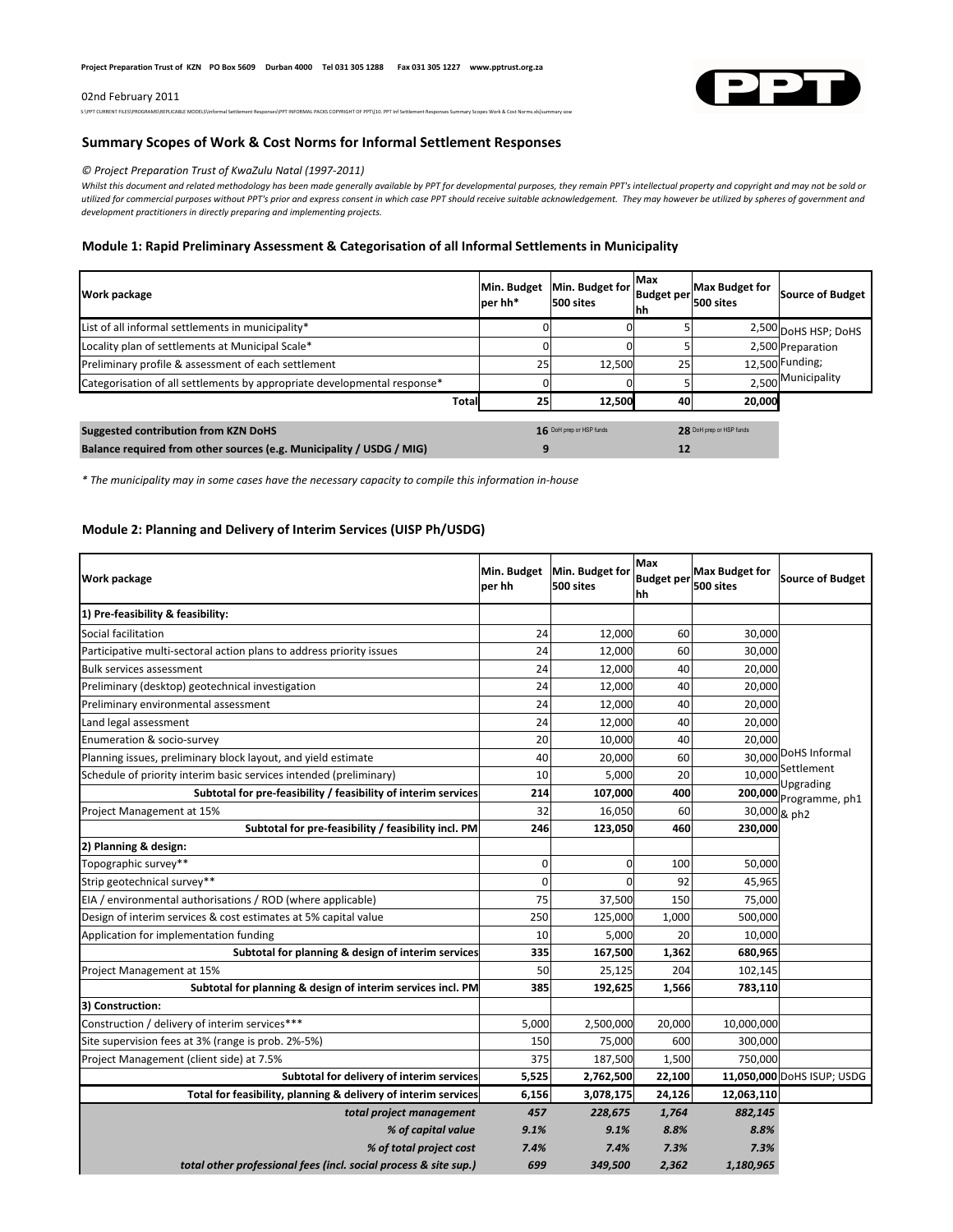| % of capital value                                                   | 14.0%                        | 14.0%     | 11.8%  | 11.8%                                  |                   |
|----------------------------------------------------------------------|------------------------------|-----------|--------|----------------------------------------|-------------------|
| % of total project cost                                              | 11.4%                        | 11.4%     | 9.8%   | 9.8%                                   |                   |
| Land acquisition (where rapid)****                                   |                              |           | 5,000  | 2,500,000                              |                   |
| Project Management at 10%                                            |                              |           | 500    |                                        | 250,000 DoHS UISP |
| Subtotal for delivery of land acquisition                            |                              | 0         | 5,500  | 2,750,000                              |                   |
| Total for planning & delivery of interim services + land acquisition | 6,156                        | 3,078,175 | 29,626 | 14,813,110                             |                   |
|                                                                      |                              |           |        |                                        |                   |
| <b>Contribution from KZN DoHS</b>                                    | 7.289 current UISP ph1 alloc |           |        | 15.233 50% current total UISP ph1,2,83 |                   |
| Balance required from other sources such as MIG/USDG                 | $\bf{0}$                     |           | 14,394 |                                        |                   |

*\*\* These will only be required where interim roads, stormwater controls, water piplines or sewer pipelines are to be delivered*

*\*\*\*These may include: roads, footpaths & associated stormwater controls, on site sanitaiton, sewer reticulation and connections, water reticulation & standpipes, electrification.*

*\*\*\*\* Given that land acquisition is typically a slow and costly process, it is suggested that Municipalities only include this as part of interim services phase where this a high level of certainty that it can be rapidly achieved and where commencement with full upgrading is envisaged in the short term*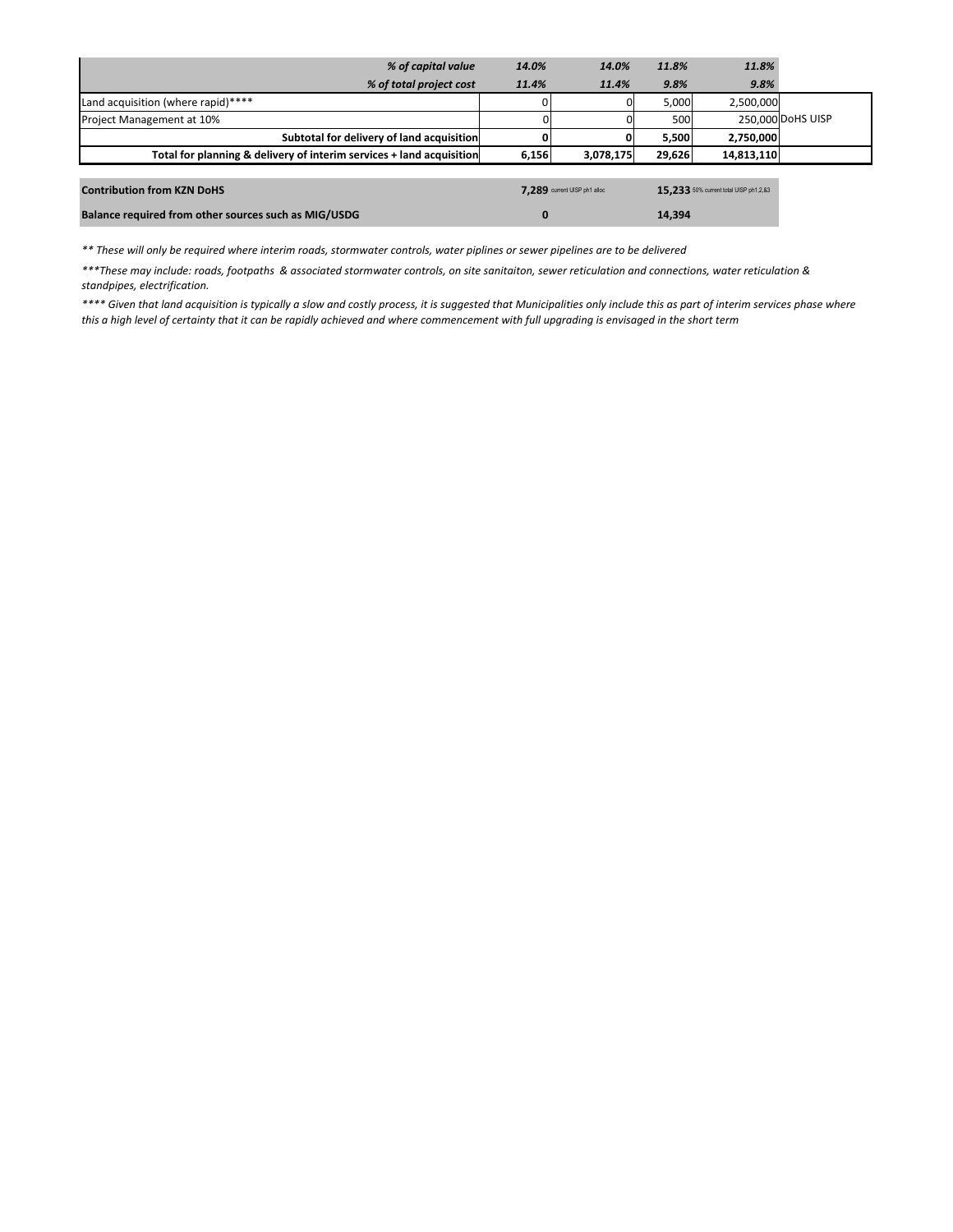| Work package                                                         | Min. Budget<br>per hh | Min. Budget for<br>500 sites | Max<br><b>Budget per</b><br>hh | <b>Max Budget for</b><br>500 sites    | <b>Source of Budget</b> |
|----------------------------------------------------------------------|-----------------------|------------------------------|--------------------------------|---------------------------------------|-------------------------|
| Social facilitation                                                  | 24                    | 12,000                       | 60                             | 30,000                                |                         |
| Participative multi-sectoral action plans to address priority issues | 24                    | 12,000                       | 60                             | 30,000                                |                         |
| <b>Bulk services assessment</b>                                      | 0                     | $\Omega$                     | 40                             | 20,000                                |                         |
| Preliminary (desktop) geotechnical investigation                     | 0                     | $\Omega$                     | 40                             | 20,000                                |                         |
| Preliminary environmental assessment                                 | 24                    | 12,000                       | 40                             | 20,000                                |                         |
| Land legal assessment                                                | 0                     | $\Omega$                     | 40                             | 20,000                                |                         |
| Enumeration & socio-survey                                           | 0                     | $\mathbf 0$                  | 40                             | 20,000                                |                         |
| Topographic survey**                                                 | 0                     | $\mathbf 0$                  | 50                             | 25,000                                |                         |
| Strip geotechnical survey**                                          | 0                     | 0                            | 50                             | 25,000                                |                         |
| EIA / environmental authorisations / ROD (where applicable)          | 0                     | $\mathbf 0$                  | 150                            | 75,000                                | DoHS UISP<br>USDG       |
| Design of interim services & cost estimates at 5% capital value      | 125                   | 62,500                       | 375                            | 187,500                               |                         |
| Application for implementation funding                               | 8                     | 4,000                        | 8                              | 4,000                                 |                         |
| Subtotal for planning & design of interim services                   | 205                   | 102,500                      | 953                            | 476,500                               |                         |
| Project Management at 15%                                            | 31                    | 15,375                       | 143                            | 71,475                                |                         |
| Subtotal for planning & design of interim services incl. PM          | 236                   | 117,875                      | 1,096                          | 547,975                               |                         |
| Construction / delivery of interim services***                       | 2,500                 | 1,250,000                    | 7,500                          | 3,750,000                             |                         |
| Site supervision fees at 3%                                          | 75                    | 37,500                       | 225                            | 112,500                               |                         |
| Project Management at 7.5%                                           | 188                   | 93,750                       | 563                            | 281,250                               |                         |
| Subtotal for delivery of interim services                            | 2,763                 | 1,381,250                    | 8,288                          | 4,143,750                             |                         |
| Total for planning & delivery of interim services                    | 2,998                 | 1,499,125                    | 9,383                          | 4,691,725                             |                         |
| total project management                                             | 218                   | 109,125                      | 705                            | 352,725                               |                         |
| % of capital value                                                   | 8.7%                  | 8.7%                         | 9.4%                           | 9.4%                                  |                         |
| % of total project cost                                              | 7.3%                  | 7.3%                         | 7.5%                           | 7.5%                                  |                         |
| total other professional fees (incl. social process & site sup.)     | 205                   | 102,500                      | 953                            | 476,500                               |                         |
| % of capital value<br>% of total project cost                        | 8.2%<br>6.8%          | 8.2%<br>6.8%                 | 12.7%<br>10.2%                 | 12.7%<br>10.2%                        |                         |
| Land acquisition (where rapid)                                       | 0                     | 0                            | $\mathbf 0$                    | $\Omega$                              |                         |
| Project Management at 10%                                            | 0                     | 0                            | 0                              |                                       | ODOHS UISP              |
| Subtotal for delivery of land acquisition                            | 0                     | 0                            | 0                              |                                       |                         |
| Total for planning & delivery of interim services + land acquisition | 2,998                 | 1,499,125                    | 9,383                          | 4,691,725                             |                         |
| <b>Suggested contribution from KZN DoHS</b>                          | 3,000                 |                              |                                | 5.000 50% current total UISP ph1,2,83 |                         |
| Balance required from other sources such as MIG/USDG                 | O                     |                              | 4.383                          |                                       |                         |

# **Module 3: Planning and Delivery of Emergency Basic Services (UISP Ph/USDG)**

*\*\* These will only be required where interim roads, stormwater controls, water piplines or sewer pipelines are to be delivered*

*\*\*\*These may include: roads, footpaths & associated stormwater controls, on site sanitaiton, sewer reticulation and connections, water reticulation & standpipes, electrification.*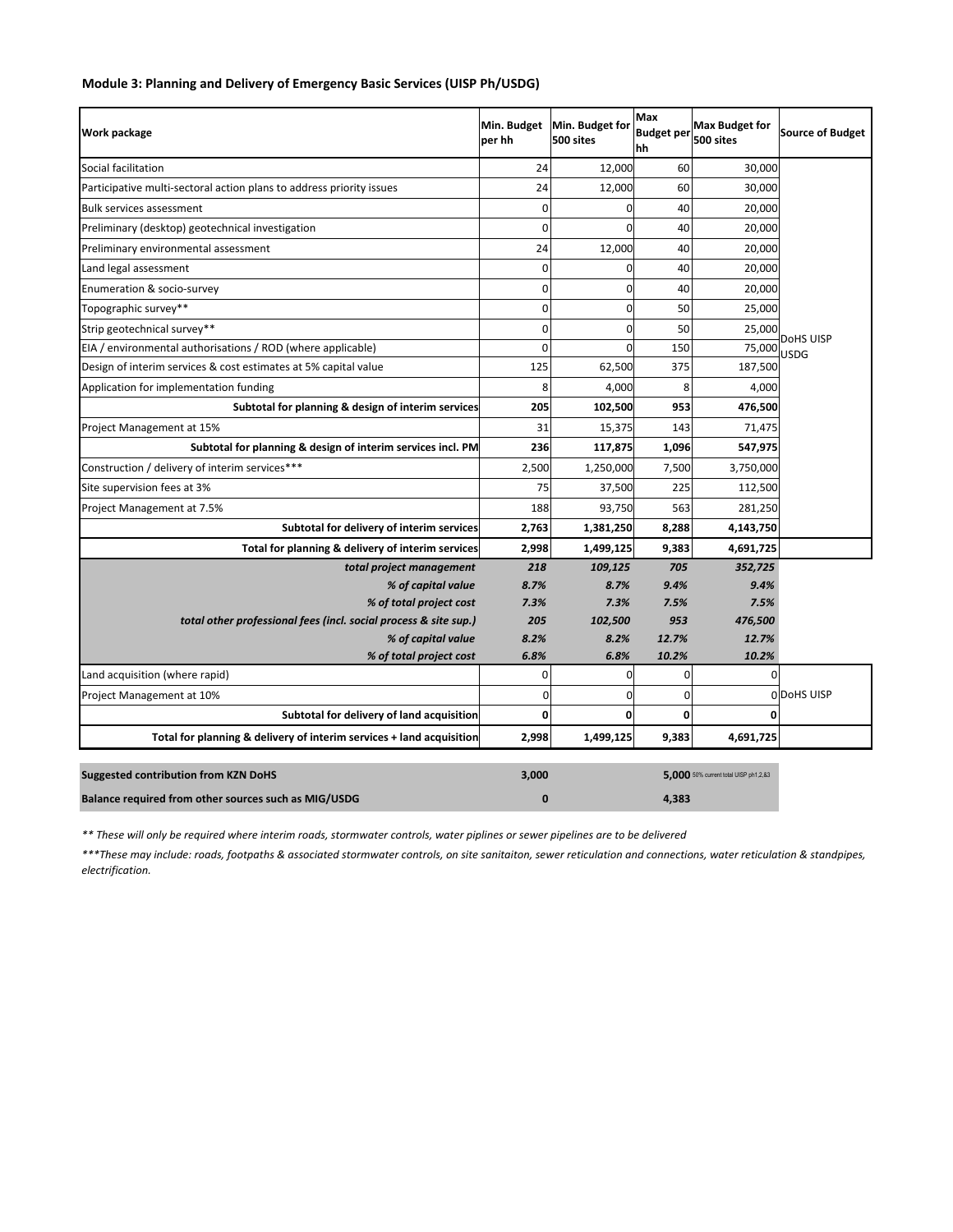# **Module 4: Planning and Delivery of a Full Upgrade (UISP Ph1/PLS/USDG)**

| Work package                                                                                            | Min. Budget<br>per hh | Min. Budget for<br>500 sites | Max<br><b>Budget per</b><br>hh | <b>Max Budget for</b><br>500 sites | <b>Source of Budget</b> |
|---------------------------------------------------------------------------------------------------------|-----------------------|------------------------------|--------------------------------|------------------------------------|-------------------------|
| 1) Pre-feasibility:                                                                                     |                       |                              |                                |                                    |                         |
| Social facilitation and community participation                                                         | 24                    | 12,000                       | 60                             | 30,000                             |                         |
| Participative multi-sectoral action plans to address priority issues                                    | 24                    | 12,000                       | 60                             | 30,000                             |                         |
| Bulk services assessment                                                                                | 24                    | 12,000                       | 40                             | 20,000                             |                         |
| Preliminary (desktop) geotechnical investigation                                                        | 24                    | 12,000                       | 40                             | 20,000                             |                         |
| Preliminary environmental assessment                                                                    | 24                    | 12,000                       | 40                             | 20,000                             |                         |
| Land legal audit / assessment                                                                           | 24                    | 12,000                       | 40                             | 20,000                             |                         |
| Land availability assessment                                                                            | 10                    | 5,000                        | 15                             | 7,500                              |                         |
| Enumeration & socio-survey                                                                              | 20                    | 10,000                       | 60                             | 30,000                             |                         |
| Planning issues, preliminary block layout, and yield estimate                                           | 40                    | 20,000                       | 60                             | 30,000                             |                         |
| Subtotal for pre-feasibility                                                                            | 214                   | 107,000                      | 415                            | 207,500                            |                         |
| Project Management at 15%                                                                               | 32                    | 16,050                       | 62                             | 31,125                             |                         |
| Subtotal pre-feasibility including project management                                                   | 246                   | 123,050                      | 477                            | 238,625                            |                         |
| 2) Feasibility & preliminary design:                                                                    |                       |                              |                                |                                    |                         |
| Community participation & consultation                                                                  | 30                    | 15,000                       | 75                             | 37,500                             |                         |
| GFSH2 geotech including variance calculator**                                                           | 80                    | 40,000                       | 150                            | 75,000                             |                         |
| Topographic survey*                                                                                     | 50                    | 25,000                       | 200                            | 100,000                            |                         |
| Land availablity: sale agreements / expropriation / intragovernmental transfer<br>etc.                  | 20                    | 10,000                       | 200                            | 100,000                            |                         |
| Preliminary town planning layout & planning report                                                      | 50                    | 25,000                       | 150                            | 75,000                             |                         |
| Preliminary urban design (esp. for densification)                                                       | 30                    | 15,000                       | 60                             | 30,000                             |                         |
| Participative local spatial plan                                                                        | 30                    | 15,000                       | 60                             | 30,000                             |                         |
| Municipal multi sector engagement (e.g. education, health care etc)                                     | 0                     | $\Omega$                     | $\mathbf 0$                    | $\Omega$                           |                         |
| Architectural design and housing delivery method                                                        | 50                    | 25,000                       | 100                            | 50,000                             |                         |
| Preliminary services layout, design report, estimates                                                   | 50                    | 25,000                       | 150                            | 75,000                             | DoH UISP                |
| Implementation programme and cashflow                                                                   | 10                    | 5,000                        | 15                             | 7,500                              | PLS                     |
| Subsidy application form & pack (and other funding applications e.g. USDG)                              | 10                    | 5,000                        | 15                             | 7,500                              |                         |
| Subtotal for feasibility & preliminary design                                                           | 410                   | 205,000                      | 1,175                          | 587,500                            |                         |
| Project Management at 15%<br>Subtotal for feasibility & preliminary design including project management | 62<br>472             | 30,750<br>235,750            | 176<br>1,351                   | 88,125<br>675,625                  |                         |
|                                                                                                         |                       |                              |                                |                                    |                         |
| 3) Land acquisition, detailed design, township establishment & survey<br>Land acquisition / transfers   | 2,000                 | 1,000,000                    | 5,000                          | 2,500,000                          |                         |
| NOTE: In the case of an Expropriation additional fees will be required for a land                       |                       |                              |                                |                                    |                         |
| legal expert + facilitator - approx. R180 to R220 per site (R90k to R110k)<br>Social facilitation       | 246                   | 122,815                      | 246                            |                                    |                         |
|                                                                                                         | 75                    | 37,500                       |                                | 122,815<br>75,000                  |                         |
| EIA / environmental authorisations / ROD<br>Floodline determination                                     | 20                    | 10,000                       | 150<br>40                      | 20,000                             |                         |
| Detailed town planning incl town planning approvals & township establishment                            | 404                   | 202,230                      | 500                            | 250,000                            |                         |
| Detailed engineering design & layouts                                                                   | 849                   | 424,425                      | 1,000                          | 500,000                            |                         |
| Survey: calculate and submit GP, obtain approval, beacon sites, submit final GP                         | 393                   | 196,255                      | 393                            | 196,255                            |                         |
| and obtain approval<br>NHBRC enrolment                                                                  |                       |                              | 0                              |                                    |                         |
| Application for DoHS tranche 2 for infrastructural services                                             | 10                    | 5,000                        | 20                             | 10,000                             |                         |
| Subtotal for land acquisition, detailed design, township est., survey                                   | 3,996                 | 1,998,225                    | 7,348                          | 3,674,070                          |                         |
| Project Management at 15%                                                                               | 599                   | 299,734                      | 1,102                          | 551,111                            |                         |
| Subtotal for land acquisition, detailed design, township est., survey incl. project<br>management       | 4,596                 | 2,297,959                    | 8,450                          | 4,225,181                          |                         |
| 4) Construction of services:                                                                            |                       |                              |                                |                                    |                         |
| Contract documentation                                                                                  | 10                    | 5,000                        | 20                             | 10,000                             |                         |
| Procurement of contractors                                                                              | 0                     | <sup>0</sup>                 | 0                              |                                    |                         |
| Construction / delivery of internal infrastructural services                                            | 18,531                | 9,265,625                    | 30,000                         | 15,000,000                         |                         |
| Construction of bulk infrastructure                                                                     | 0                     | 0                            | 15,000                         |                                    | 7,500,000 DoH UISP      |
| Site supervision fees at 3% capital cost                                                                | 556                   | 277,969                      | 1,350                          | 675,000 PLS                        |                         |
| Application for DoHS tranche 3 for topstructures                                                        | 10                    | 5,000                        | 20                             |                                    | 10,000 USDG / MIG       |
| Subtotal for delivery of infrastructural services                                                       | 19,107                | 9,553,594                    | 46,390                         | 23,195,000                         |                         |